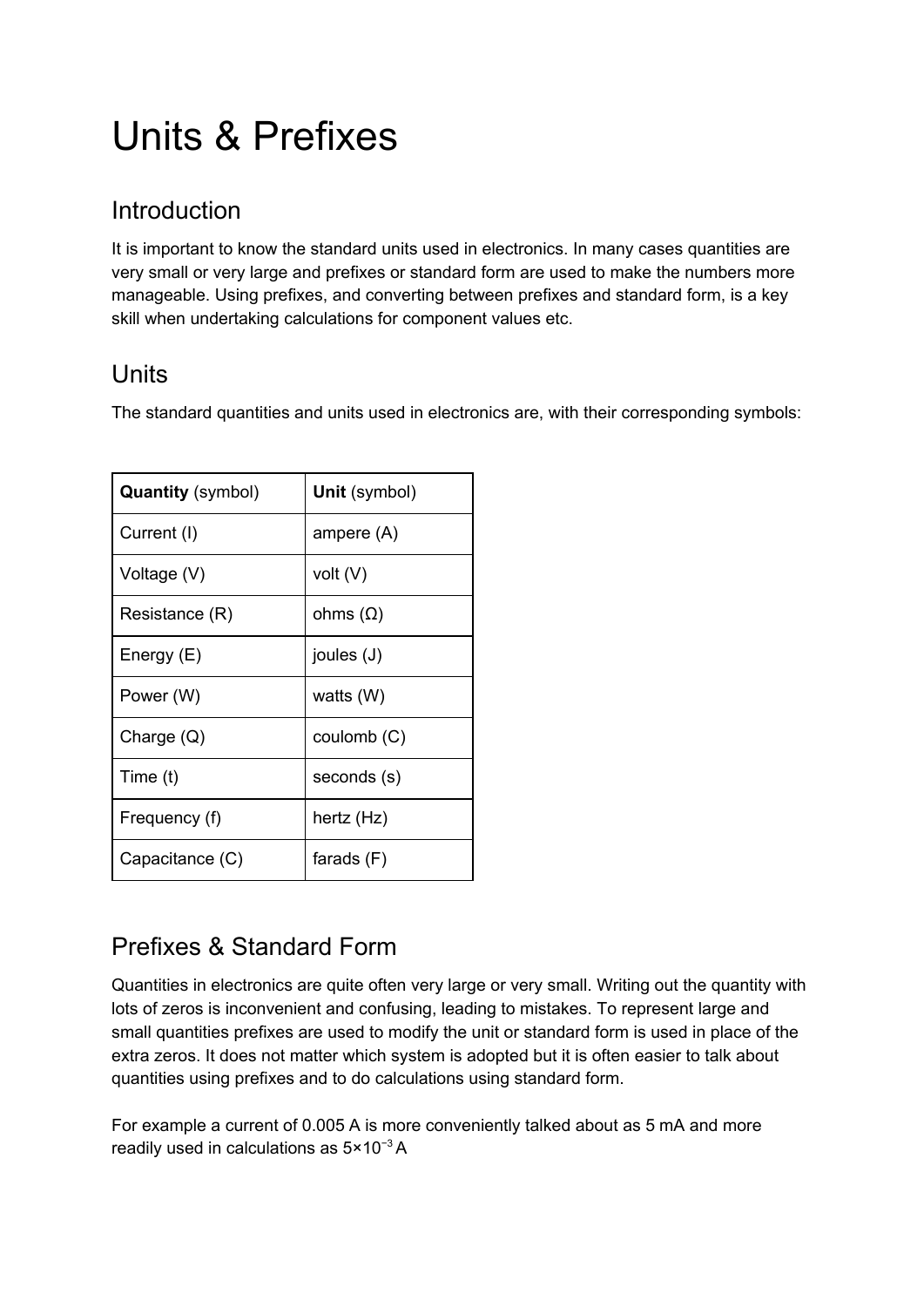# Working with small numbers

| <b>Prefix name</b> | Symbol | <b>Prefix meaning</b>   | <b>Standard Form</b> |
|--------------------|--------|-------------------------|----------------------|
| Milli              | m      | ± 1000                  | $\times 10^{-3}$     |
| Micro              | μ      | $+1000,000$             | $\times 10^{-6}$     |
| Nano               | n      | $\div$ 1000,000,000     | $\times 10^{-9}$     |
| Pico               | р      | $\div$ 1000,000,000,000 | $\times 10^{-12}$    |

For example, a voltage of 8  $\mu$ V in standard units is 8÷1000,000 = 0.000008 V

For example, 0.0035 V can be more conveniently written as 3.5 mV because 1 mV = 0.001 V

# Working with large numbers

| <b>Prefix name</b> | Symbol | <b>Prefix meaning</b> | <b>Standard Form</b> |
|--------------------|--------|-----------------------|----------------------|
| Kilo               | k      | $\times$ 1000         | $\times 10^3$        |
| Mega               | M      | $\times$ 1000,000     | $\times 10^6$        |
| Giga               | G      | $\times$ 1000,000,000 | $\times 10^9$        |
| Tera               |        | × 1000,000,000,000    | $\times 10^{12}$     |

For example, a resistance of 4.7 kΩ in standard units is  $4.7 \times 1000 = 4700 \Omega$ 

A voltage of 25,000 V is more conveniently written as 25 kV because 1 kV = 1000 V